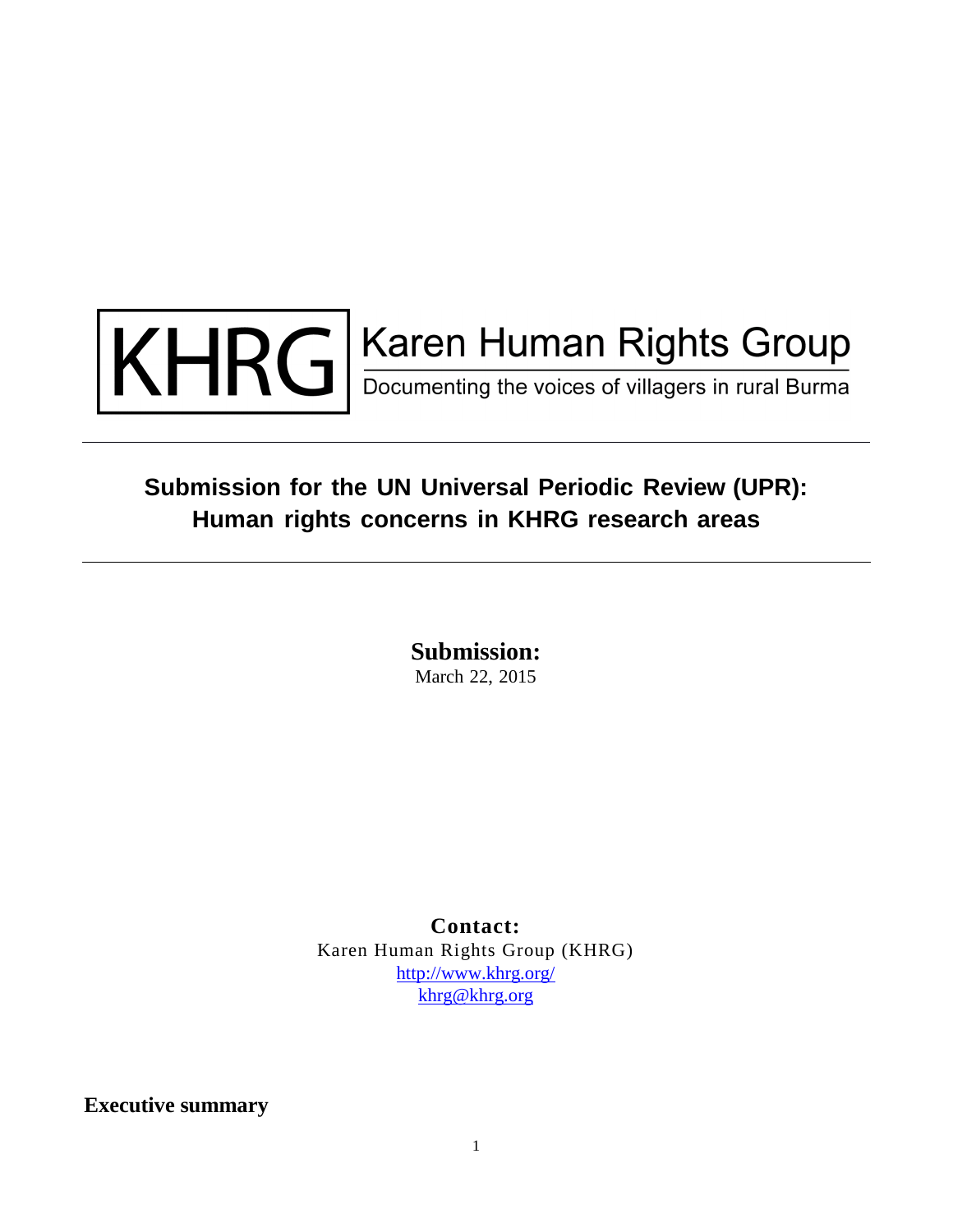1. In this submission, KHRG provides information concerning human rights issues in Myanmar, following the *General Guidelines for the Preparation of Information under the UPR*. Organisational information will be addressed first in a brief summary of KHRG and its operations. KHRG's research and data collection methodology will then be detailed, followed by information regarding activities of the Government of Myanmar (GOM) in areas researched by KHRG, including: Ongoing development projects, militarisation, torture/violent abuse and killings, forced labour, arbitrary taxation and demands, landmines, drugs and religious discrimination. Throughout, specific recommendations pertaining to each issue type will be provided.

#### **Organisational information**

2. KHRG is an independent, local organisation committed to improving the human rights situation in Myanmar by projecting the voices of villagers and supporting their strategies to claim human rights. We train locals to document villagers' stories and gather evidence of human rights abuses, disseminate this information worldwide, and work with local villagers to enhance strategies to resist human rights abuses. KHRG has documented abuses since 1992 and is recognised internationally as a leading authority on human rights in eastern Myanmar.

### **Methodology**

#### **Sources:**

3. This submission draws on information from both raw data reports published by KHRG online, as well as thematic reports published both online and in print. The citations provide reference to examples of the particular abuse type or issue area. Further information and additional examples can be found on KHRG's online database.<sup>i</sup>

#### **Geographic area:**

4. Research was conducted in eastern Myanmar in an area locally referred to as 'Karen State'. KHRG divides this region into seven research areas.<sup>ii</sup> According to designations used by the GOM, these research areas include all or portions of Kayin and Mon states and significant parts of Bago Region and Tanintharyi Division.

#### **Research methods and verification:**

5. Research was conducted by both full-time and volunteer researchers. Reports draw on information from photographic and film documentation, as well as qualitative interviews with civilians of ethnic groups including but not limited to Kayin, Kayah, Mon, Shan and Myanmar. A formalised incident reporting system, field notes and trend monitoring are used to gather this information. Credibility of information was assessed according to corroboration across multiple sources; where not possible, information was checked against local trends, first by field researchers aware of local conditions and then by KHRG's information processing office.

#### **Independence:**

6 . Though KHRG often operates in or through areas controlled by various armed groups, including the GOM Army and Non State Armed Groups (NSAGs) like the Karen National Liberation Army (KNLA) and Democratic Karen Benevolent Army (DKBA),<sup>iii</sup> KHRG *is* independent. KHRG has, on occasion, made use of armed KNLA escorts in areas with a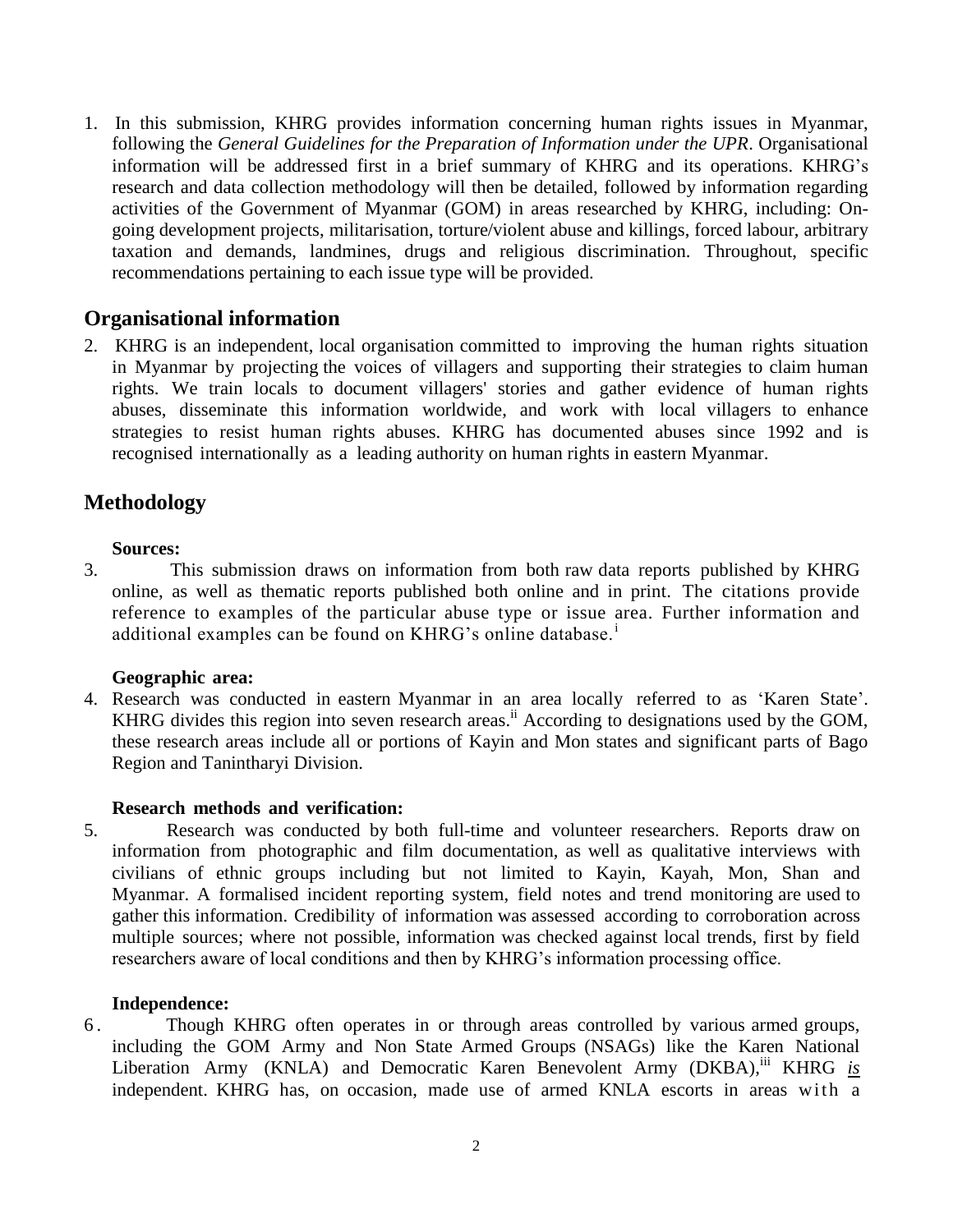likelihood of armed conflict.

#### **Selection bias:**

7. Given the precarious situation faced by human rights defenders within Myanmar and their continued ill treatment by the GOM, KHRG must take precautions to ensure that people interviewed will not reveal their identity to GOM authorities. The result is that the views of 'supporters' of the GOM and 'opponents' of the KNLA are less represented in KHRG research. Although this limits conclusions about KNLA practices, it does not detract from the evidence gathered regarding GOM activities. While there is a risk individuals interviewed provided inaccurate information, the large sample size and verification practices ensure inaccuracies are minimized.

### **Human rights violations and issue specific recommendations**

#### **Infrastructure and commercial development**

8. Since 2011, the impact on local communities of infrastructure and commercial development projects<sup>1v</sup> has been substantial, causing significant changes to lands used for livelihood activities or the natural environment. Projects include large-scale agriculture plantations, natural resource extraction (NRE) and infrastructure development.<sup>V</sup> These have had severe consequences for villagers, with similar patterns of abuse taking place across all types of projects. Such projects are typically planned and initiated unilaterally, it without consultation of villagers<sup>vii</sup> and without opportunities to negotiate standards for project implementation or compensation.<sup>viii</sup> As rural inhabitants depend on access to land for agrarian livelihood activities,<sup>ix</sup> the loss or destruction of land limits a community's ability to support itself.<sup>x</sup>

#### *Recommendations:*

The Government of Myanmar must ensure transparent environmental and livelihood impact assessments are conducted in cooperation with local communities, before they undertake large-scale development projects. Projects should not proceed without consent of affected communities, who should be educated on how the project will affect them, including translations of impact assessments into local languages, and any necessary technical assistance.

#### **Ongoing militarisation:**

9. The GOM Army is maintaining and strengthening their presence in eastern Myanmar.<sup>xixii</sup> KHRG has documented: new army bases;<sup>xiii</sup> the strengthening of existing bases;<sup>xiv</sup> the ongoing rotation of troops;<sup>xv</sup> resupplying of rations, weapons and ammunition;<sup>xvi</sup> and skirmishes between armed actors during the preliminary ceasefire period.<sup>xvii</sup> These actions have caused internal displacement of villagers.<sup>xviii</sup> Furthermore, any actions strengthening the position of the GOM Army and Border Guard Forces (BGFs) in eastern Myanmar were viewed with extreme suspicion by villagers during the ceasefire period.<sup>xix</sup> This demonstrates villagers' insecurity due to military activity and leads villagers to question the sustainability of the ceasefire. $^{xx}$ 

#### *Recommendations:*

The Government of Myanmar Army and BGF should demilitarise these areas, particularly positions close to villages, by reducing troop numbers, army bases, checkpoints and weapon stockpiles. The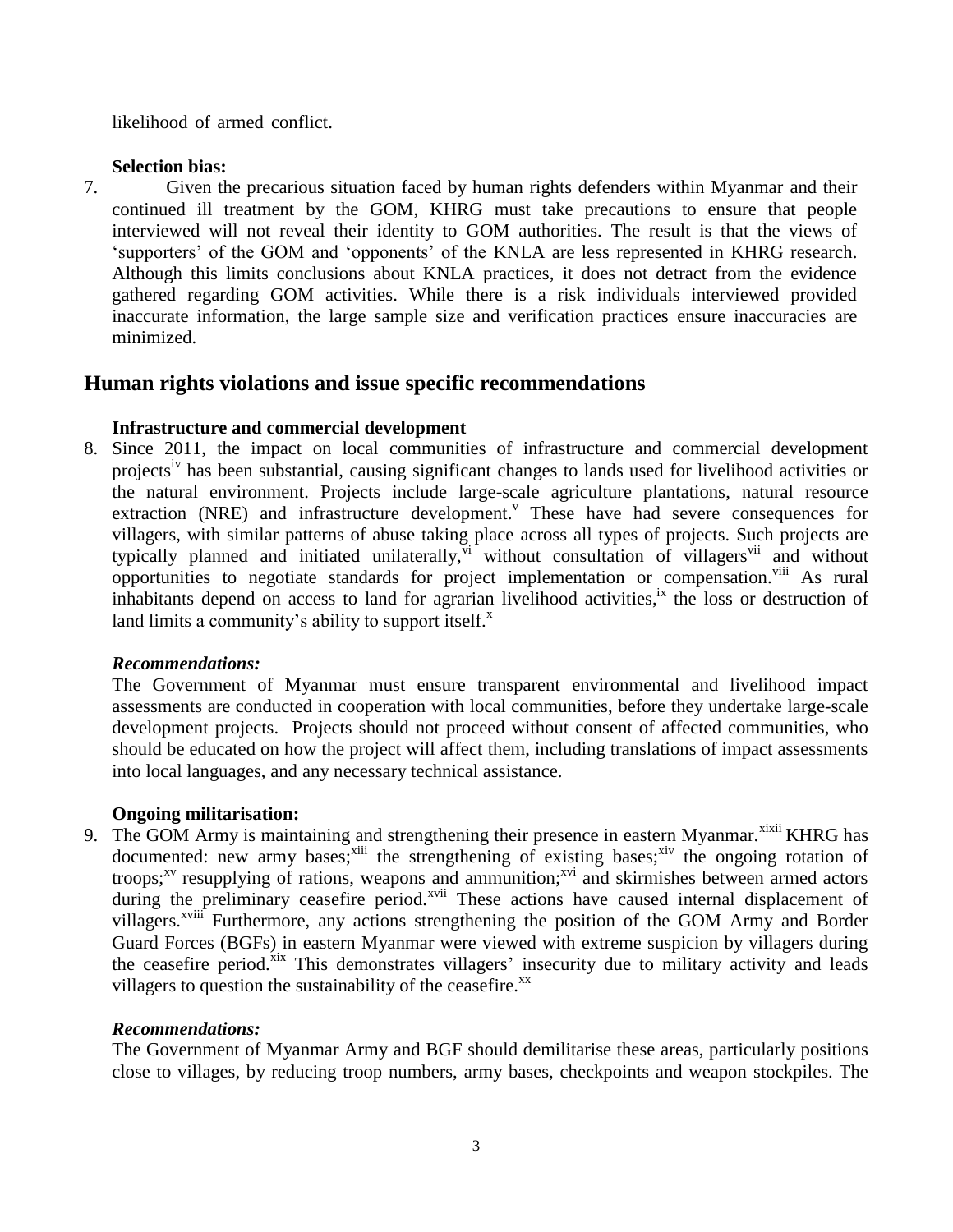GOM Army should formalise limited operation areas by writing them into a Code of Conduct<sup>xxi</sup> and ensure soldiers abide by these rules.

#### **Torture/Violent abuse and killing:**

10. Torture<sup>xxii</sup> and killings<sup>xxiii</sup> have been mainly perpetrated by the GOM Army<sup>xxiv</sup> and BGF forces.<sup>xxv</sup> In 2011, KHRG received 13 extrajudicial killing cases<sup>xxvi</sup> and nine cases of torture/violent abuses.<sup>xxvii</sup> Although KHRG has not documented systematic military operations targeting civilian settlements or buildings since the January 2012 ceasefire, there have been three documented cases of deliberate attacks on civilians by the GOM Army in that period.<sup>xxviii</sup> In addition, villagers in five out of seven research areas reported the extrajudicial killings of civilians in the same period,<sup>xxix</sup> while villagers in three research areas reported incidents where civilians were killed by indiscriminate mortar fire and small arms during clashes between armed groups.<sup>xxx</sup> Since January 2012, researchers and villagers have reported GOM Army and BGF soldiers intentionally inflicting physical pain on villagers as punishment for supposed collusion with the KNLA.<sup>xxxi</sup>

#### *Recommendations:*

The Government of Myanmar should immediately ratify the United Nations Convention against Torture and other Cruel, Inhuman and Degrading Treatment or Punishment (UNCAT); prohibit torture and violent abuse; and transparently investigate all cases of extrajudicial killing, impartially prosecuting those responsible.

#### **Forced labor:**

11. Forced labour was documented in all seven research areas.<sup>xxxii</sup> Demands for labour were often issued verbally at face-to-face meetings, usually between a GOM Army commander and a village head, who then passed on the order to his or her community.<sup>xxxiii</sup> In addition, KHRG also collected a total of 46 order letters issued by military and civilian officials of the GOM to village heads in six research areas.<sup>xxxiv</sup> In some cases, demands were backed by explicit threats of violence or punishment for noncompliance.<sup>xxxv</sup> Reports of forced labour to KHRG have decreased following the 2012 ceasefire.

#### *Recommendations:*

The Government of Myanmar should allow the International Labour Organisation (ILO) safe and free access to government-controlled, rural areas; provide adequate salaries and supplies for soldiers; and ensure proper training for soldiers to prevent the use of forced labour.

#### **Arbitrary taxation and demands:**

12. Oral or written demands issued by civilian or military authorities on an *ad hoc*, irregular and unpredictable basis for the provision of villagers' money, food or possessions were reported.<sup>xxxvi</sup> Villagers faced arbitrary taxes and demands by the GOM Army,<sup>xxxvii</sup> BGF<sup>xxxviii</sup> and GOM officials.<sup>xxxix</sup> Taxes were collected from people passing by military bases on foot, by truck, or by motorbike,<sup>xl</sup> while river checkpoints were used to tax boats.<sup>xli</sup> Taxes were levied on a wide variety of industries and commodities,<sup>xlii</sup> including buffalo traders<sup>xliii</sup> and the purchase of grain.<sup>xliv</sup> These demands put pressure on village heads who are asked by armed actors to collect funds or goods from their villages. $x^{1v}$ 

#### *Recommendations:*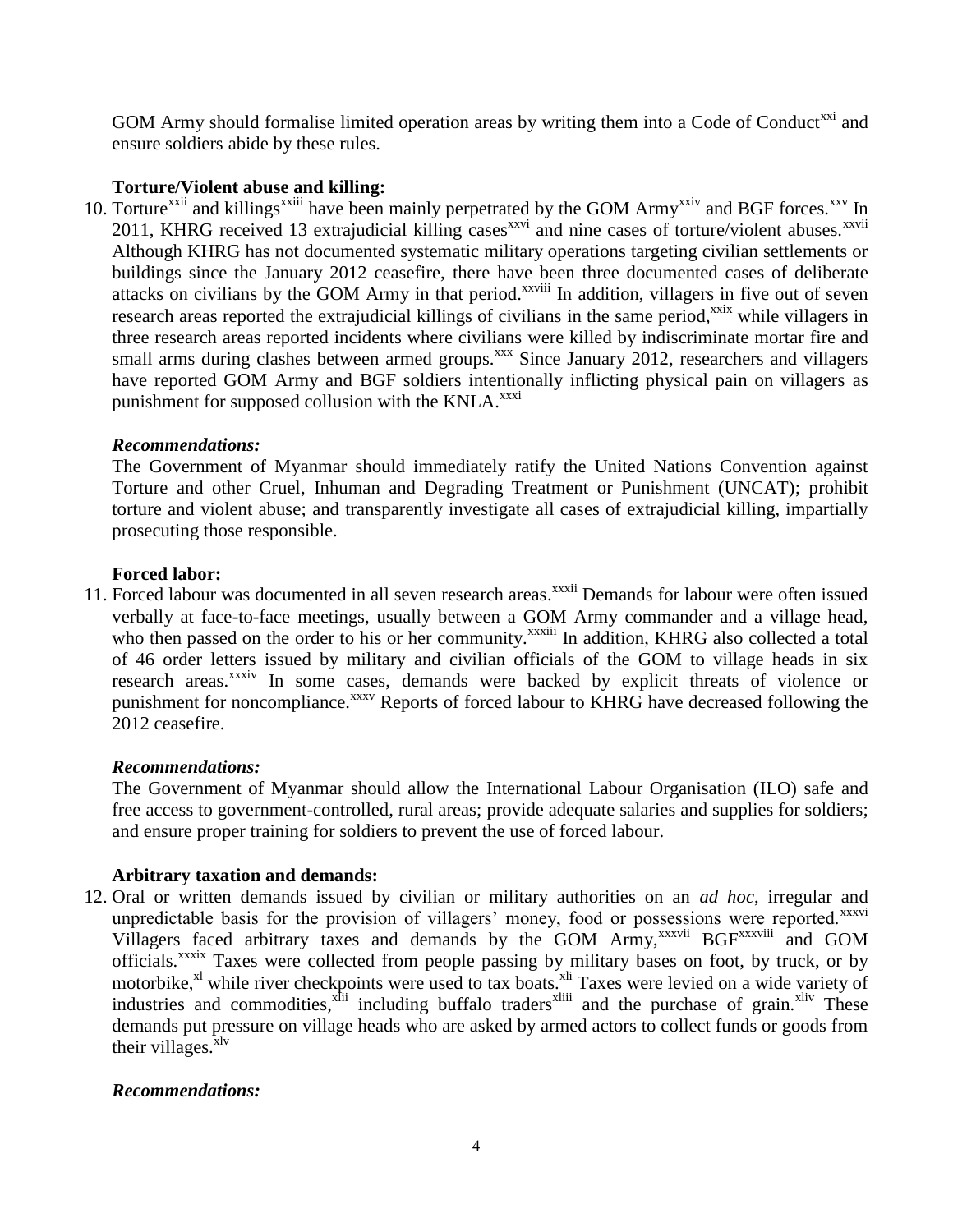The Government of Myanmar should direct military authorities to ensure arbitrary taxation ceases immediately, and hold accountable those who continue to commit this abuse.

#### **Landmines:**

13. KHRG has documented extensive use of antipersonnel and other mines throughout the last two decades, by a range of actors throughout KHRG's research areas, which continue to pose a threat to villagers and their livelihoods.<sup>xlvi</sup> These exist alongside new landmines which have been planted by GOM forces since  $2011$ . <sup>xlvii</sup>

#### *Recommendations:*

The Government of Myanmar should immediately ratify the 1997 Ottawa Treaty and adhere to its stipulations. The GOM Army should cease future use of landmines and conduct consultations with villagers regarding demining in contaminated areas. The GOM must provide support to civilian landmine victims and their families.

#### **Drugs:**

14. Since the 2012 ceasefire, KHRG has received an increasing number of reports about methamphetamine abuse and sale.<sup>xlviii</sup> Reports regarding drug sales,  $x$ <sup>lix</sup> drug use,<sup>1</sup> and their respective consequences<sup>li</sup> have been reported throughout eastern Myanmar, especially near the Thai-Myanmar border.<sup>lii</sup> BGF commanders and GOM Army soldiers were the most commonly reported perpetrators of drug-related abuses.<sup>liii</sup>

#### *Recommendations:*

The Government of Myanmar must take responsibility for the production and sale of drugs by GOM Army and BGF soldiers and enforce existing laws.

#### **Religious discrimination:**

15. KHRG has received numerous reports regarding discrimination<sup>liv</sup> against Muslims in four research areas.<sup>lv</sup> Discriminatory practices have been promoted by Buddhist clergy.<sup>lvi</sup> KHRG has received reports of land confiscation targeting Muslim villagers, <sup>lvii</sup> contributing to animosity between religious communities.<sup>lviii</sup>

#### *Recommendations:*

The Government of Myanmar should ensure religion can be practiced freely and people should be free to construct places of worship. State authorities should identify settlements or regions with religious tensions and provide protection for potential victims of violence. The Government of Myanmar and religious actors should not impose restrictions on interaction based on religion or ethnicity. Villagers should not be prevented or restricted from obtaining identification cards based on religion or ethnicity.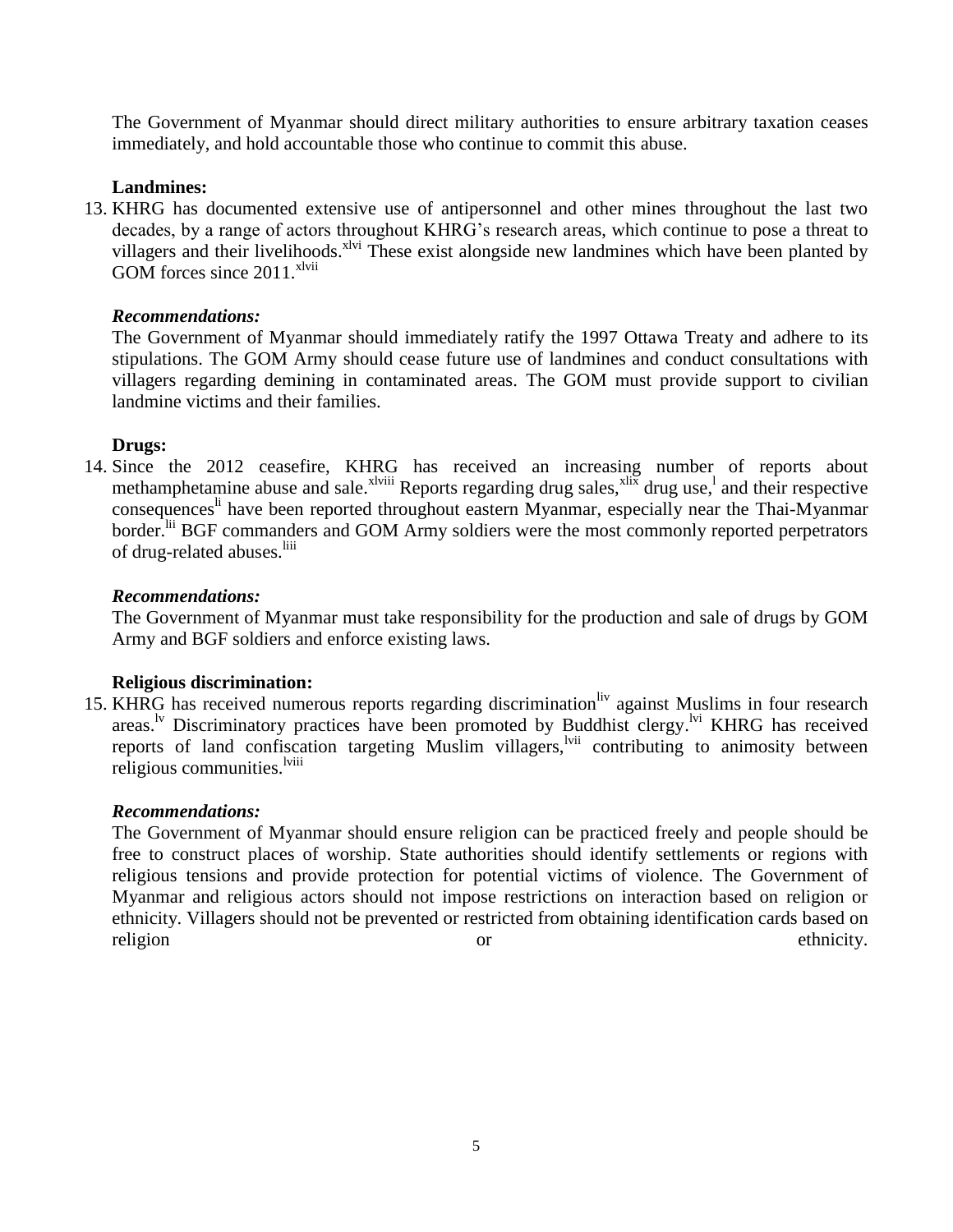#### **Endnotes**

 $\overline{\phantom{a}}$ 

<sup>i</sup> Reports on KHRG's website are organized according to year, location, report medium, and issue. All of the issues

discussed in this report are recognized as distinct issue types on KHRG's website. For more information, visit: [http://www.khrg.org/reports.](http://www.khrg.org/reports)

ii The seven research areas in Karen state are locally defined Thaton, Toungoo, Nyaunglebin, Mergui-Tavoy, Hpapun, Dooplaya and Hpa-an districts.

iii DKBA formed its political wing KKO (Klohtoobaw Karen organisation) on 1 April 2012. The DKBA changed its name from the Democratic Karen Buddhist Army to Democratic Karen Benevolent Army on 4 April 2012.

iv For more information on development please see:<http://khrg.org/reports/issue/development-project>

v In March 2013, KHRG released a comprehensive thematic report related to land conflicts and collective action in eastern Myanmar, titled *Losing Ground*.

vi "Dooplaya Interview: Ma A---, May 2013," KHRG, January 2015; "Papun Situation Update: Dwe Lo Township, March 2012 to March 2013," KHRG, July 2013.

<sup>vii</sup> "Toungoo Incident Report: Stone mining in Thandaunggyi Township, June 2013," KHRG, August 2014.

viii "Toungoo Situation Update: Tantabin and Than Daung Townships, September to December 2012," KHRG, March 2013; "Mergui-Tavoy Situation Update: Te Naw Th'Ri Township, August 2012 to March 2013," KHRG, August 2013.

<sup>ix</sup> Agrarian livelihoods include hill and flat field paddy farming, animal husbandry and small scale cash crop plantations. For more information, see "Nyaunglebin Interview: Daw U---, December 2012," KHRG, July 2014.

x "Dooplaya Interview: Naw A---, July 2013," KHRG, October 2014.

<sup>xi</sup> "Ongoing militarisation of southeastern Burma/Myanmar, since the January 2012 ceasefire agreement between the Karen National Union (KNU) and the Burma/Myanmar government," KHRG, February 2015.

<sup>xii</sup> For more information on militarisation please see:<http://khrg.org/reports/issue/militarisation>

<sup>xiii</sup> "Toungoo Situation Update: Than Daung and Tantabin townships, February to July 2013," KHRG, January 2014.

xiv Hpapun Incident Report: Tatmadaw's mortar shelling and military activities in Lu Thaw Township, December 2013," KHRG, June 2014.

xv "Ongoing militarisation of southeastern Burma/Myanmar, since the January 2012 ceasefire agreement between the Karen National Union (KNU) and the Burma/Myanmar government," KHRG, February 2015.

<sup>xvi</sup> "Ongoing militarisation of southeastern Burma/Myanmar, since the January 2012 ceasefire agreement between the Karen National Union (KNU) and the Burma/Myanmar government," KHRG, February 2015.

xvii "Incident Report: Two children injured from DKBA and BGF fighting in Hlaing Bwe, April 2013," KHRG, October 2013.

xviii "Hpapun Incident Report: Tatmadaw's mortar shelling and military activities in Lu Thaw Township, December 2013," KHRG, June 2014.

xix "Toungoo Situation Update: Than Daung and Tantabin townships, February to July 2013," KHRG, January 2014.

xx *Truce or Transition? Trends in human rights abuse and local response in Southeast Myanmar since the 2012 ceasefire*, KHRG, May 2014, pg. 114.

 $xxi$  A Code of Conduct is a set of rules that parties to a ceasefire agree to, in respect to maintaining the ceasefire agreement. Both the KNU and Government of Myanmar have discussed the implementation of a code of conduct, but as of March 2015, one had not been agreed between the two parties.<br>  $\frac{xxii}{\text{For } \text{more}}$  information on tertura/violant ob

For more information on torture/violent abuse please see: <http://khrg.org/reports/issue/torture> and <http://khrg.org/reports/issue/violent-abuse>

<sup>xxiii</sup> For more information on killing cases please see:<http://www.khrg.org/reports/issue/killing>

xxiv "Mergui-Tavoy Incident Report: Tatmadaw tortures villager and demands forced labour in Ler Muh Lah Township, 2002 – 2011," KHRG, May 2014.

xxv "Torture and killing in Thaton District," KHRG, October 2012.

<sup>xxvi</sup> "Human rights violations by BGF Cantonment Area Commander Kya Aye in Paingkyon Township, Hpa-an District, February 2013 to July 2014," KHRG, September 2014.

xxvii "Papun Situation Update: Bu Tho Township, August to September 2012," KHRG, April 2013.

xxviii "Hpapun Incident Report: Attack on villager in Bu Tho Township, January 2013," KHRG, June 2014.

xxix "Par Gyi killing highlights continuing impunity in southeast Myanmar Press Release," KHRG, September 2014.